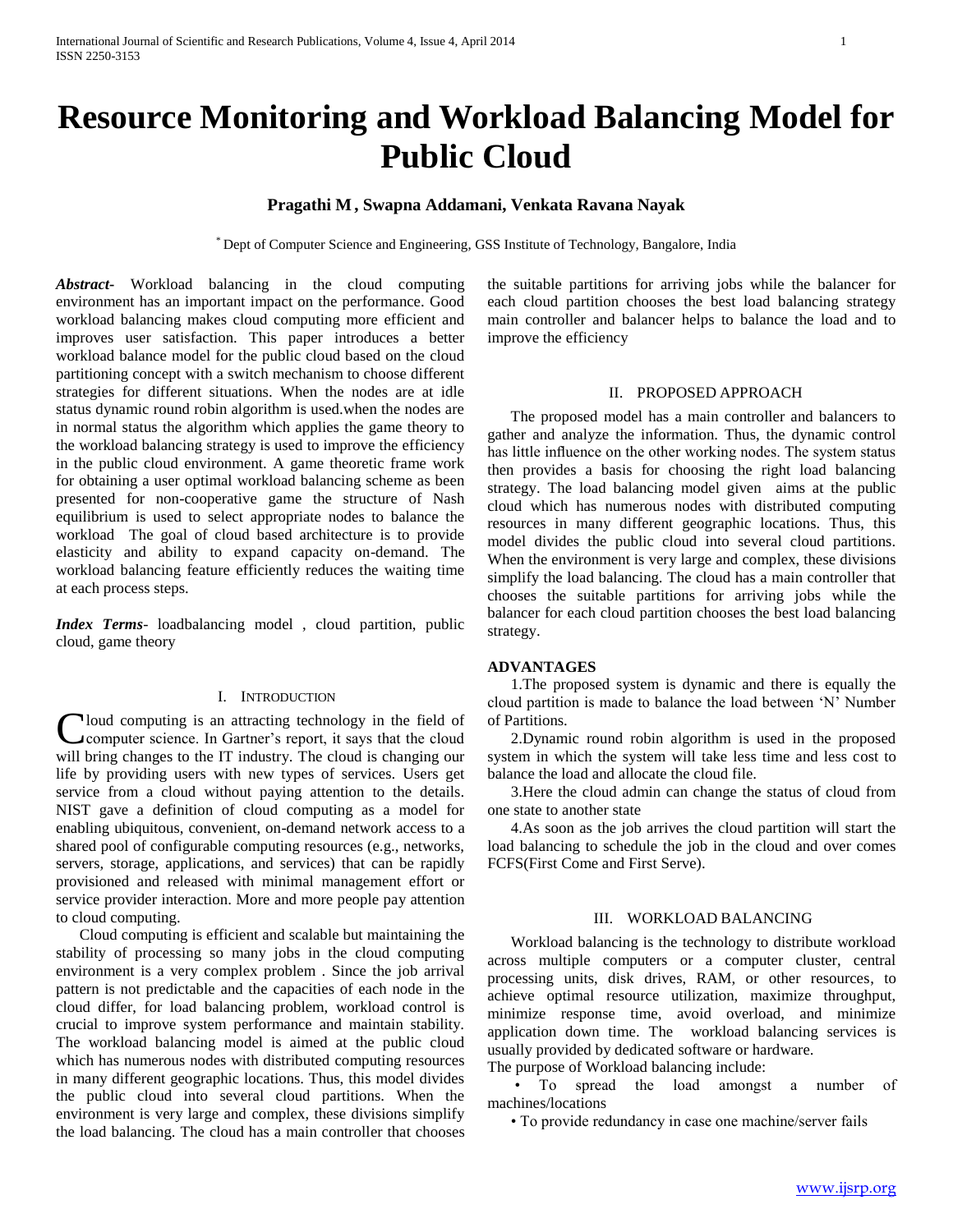• To provide zero down time during patch installations on servers or updates to applications on server

### **Workload balancing in public cloud**

 Workload balancing is a major key for a successful implementation of cloud environments. The main goal of a cloud-based architecture is to provide elasticity, the ability to expand and contract capacity on- demand. Sometimes additional instances of an application will be required in order for the architecture to scale and meet demand. That means there is a need for a mechanism to balance requests between two or more instances of that application. The mechanism most likely to be successful in performing such a task is a load balancer.

 There's no other way to assume increased load other than adding new instances and distributing that load with software or hardware Similarly, when the additional instances of that application are de- provisioned, the changes to the network configuration need to be reversed, but software and hardware load balance is easy to scale up or scale down. Obviously a manual process would be time consuming and inefficient, effectively erasing the benefits gained by introducing a cloudbased architecture in the first place.

#### **Advantages of Workload balancing**

 • Esnures that connections are not directed to a server that is down.

- Effective distribution of traffic among multiple servers
- Works as a driver rather than as a service
- Manages resources efficiently
- Improves the application response time

 • If we have two members in load balance pool, with priority function we can send all the traffic to one node and keep other node as a backup thus helps with disaster recovery.

#### IV. RESOURCE MONITORING

 Resource Monitoring refers to monitoring critical resources like RAM, CPU, memory, bandwidth, partition information, running process information and utilization and swap usages etc. Cloud computing has become a key way for businesses to manage resources, which are now provided through remote servers and over the Internet instead of through the old hardwired systems which seem so out of date today. Cloud computing allows companies to outsource some resources and applications to third parties and it means less hassle and less hardware in a company. Just like any outsourced system, though, cloud computing requires monitoring.

#### V. IMPLEMENTATION

 Implementation is the stage of the project when the theoretical design is turned out into a working system.. The implementation stage involves careful planning, investigation of the existing system and it's constraints on implementation, designing of methods to achieve changeover and evaluation of changeover methods.

#### **5.1 System Model :**

 A public cloud is based on the standard cloud computing model, with service provided by a service provider. A large public cloud will include many nodes and the nodes in different geographical locations. Cloud partitioning is used to manage this large cloud. A cloud partition is a subarea of the public cloud with divisions based on the geographic locations. with the main controller deciding which cloud partition should receive the job. The partition load balancer then decides how to assign the jobs to the nodes. When the load status of a cloud partition is normal, this partitioning can be accomplished locally. If the cloud partition load status is not normal, this job should be transferred to another partition.

## **5.2 Main controller and balancers:**

 The load balance solution is done by the main controller and the balancers. The main controller first assigns jobs to the suitable cloud partition and then communicates with the balancers in each partition to refresh this status information. Since the main controller deals with information for each partition, smaller data sets will lead to the higher processing rates. The balancers in each partition gather the status information from every node and then choose the right strategy to distribute the jobs as shown in the conceptual diagram below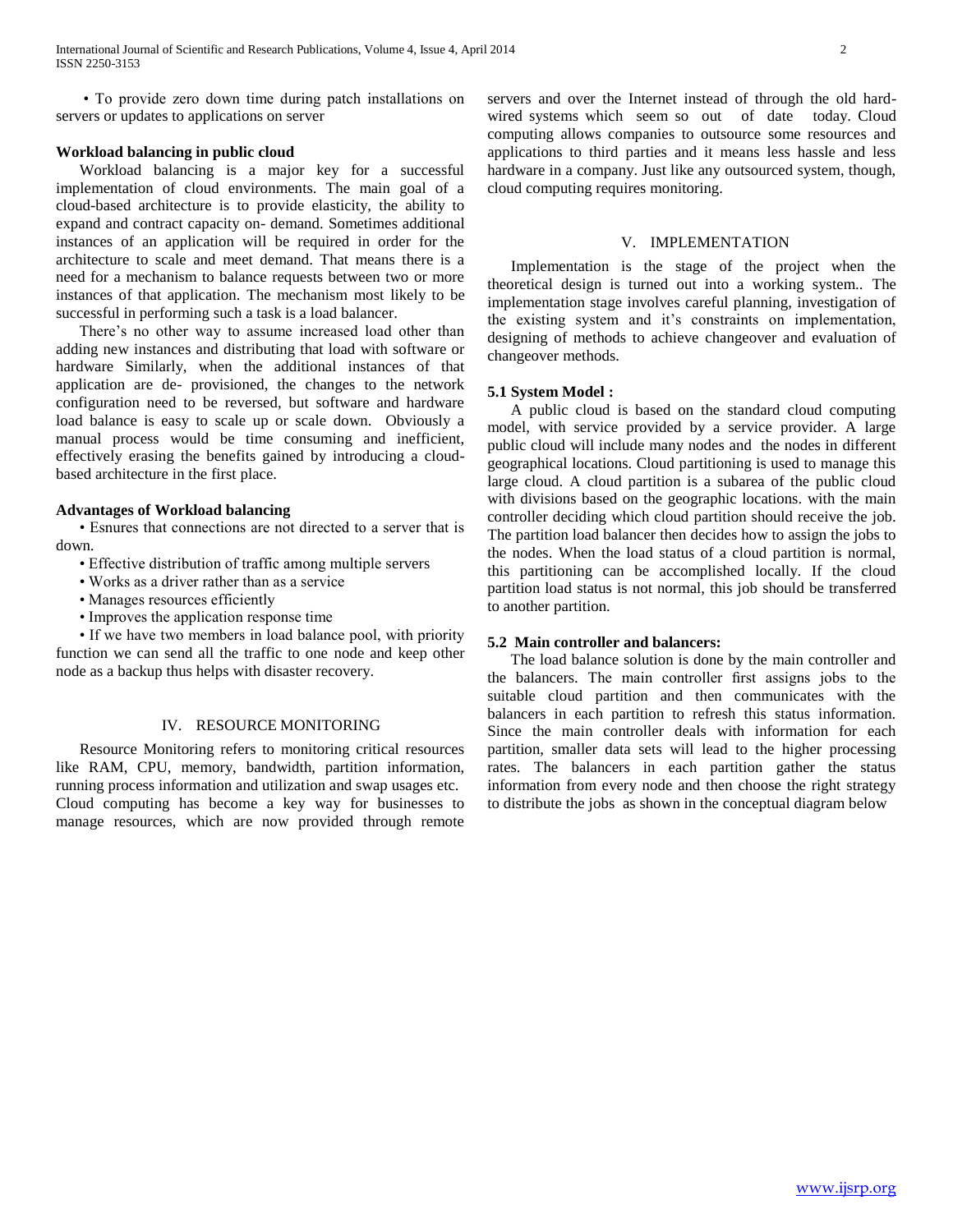

**Fig 1 : Job assignment strategy**

#### **5.3 Assigning jobs to cloud partition**

 When a job arrives at the public cloud, the first step is to choose the right partition. The cloud partition status can be divided into three types:

- Idle: When the percentage of idle nodes exceeds  $\alpha_{\rm c}$ , change to idle status.
- Normal: When the percentage of the normal nodes exceeds β, change to normal load status.
- Overload: When the percentage of the overloaded nodes exceeds ϒ, change to overloaded status.

The parameters  $\alpha$ ,  $\beta$ ,  $\gamma$  are set by the cloud partition balancers.

 The main controller has to communicate with the balancers frequently to refresh the status information. The main controller then dispatches the jobs using the following strategy: When job i arrives at the system, the main controller queries the cloud partition where job is located. If this location's status is idle or normal, the job is handled locally. If not, another cloud partition is found that is not overloaded. The algorithm is shown in Algorithm 1.

Algorithm 1 Best Partition Searching

Begin while job do searchBestPartition (job); if partitionState  $==$  idle  $//$  partitionState  $==$  normal then Send Job to Partition; else search for another Partition; end if end while end

#### **5.4 Assigning jobs to nodes in cloud partition**

 The first task is to define the load degree of each nodes. The load degree is computed from these parameters as below:

**Step 1**: Define a load parameter set:

<u>n</u>

 $F = \{ F1, F2, \dots, Fm \}$  with each parameter being either static or dynamic. m represents the total number of the parameters.

**Step 2**: Compute the load degree as: Load\_ degree  $(N)=\sum_{i=1}^{m} \alpha i$  Fi αi are weights that may differ for different kinds of jobs.N represents the current node.

**Step 3** Define evaluation benchmarks. Calculate the average cloud partition degree from the node load degree statistics as Load degree $(avg) =$ 

The bench mark Load degreehigh is then set for different situations based on the Load degreeavg.

**Step 4** Three nodes load status levels are then defined as: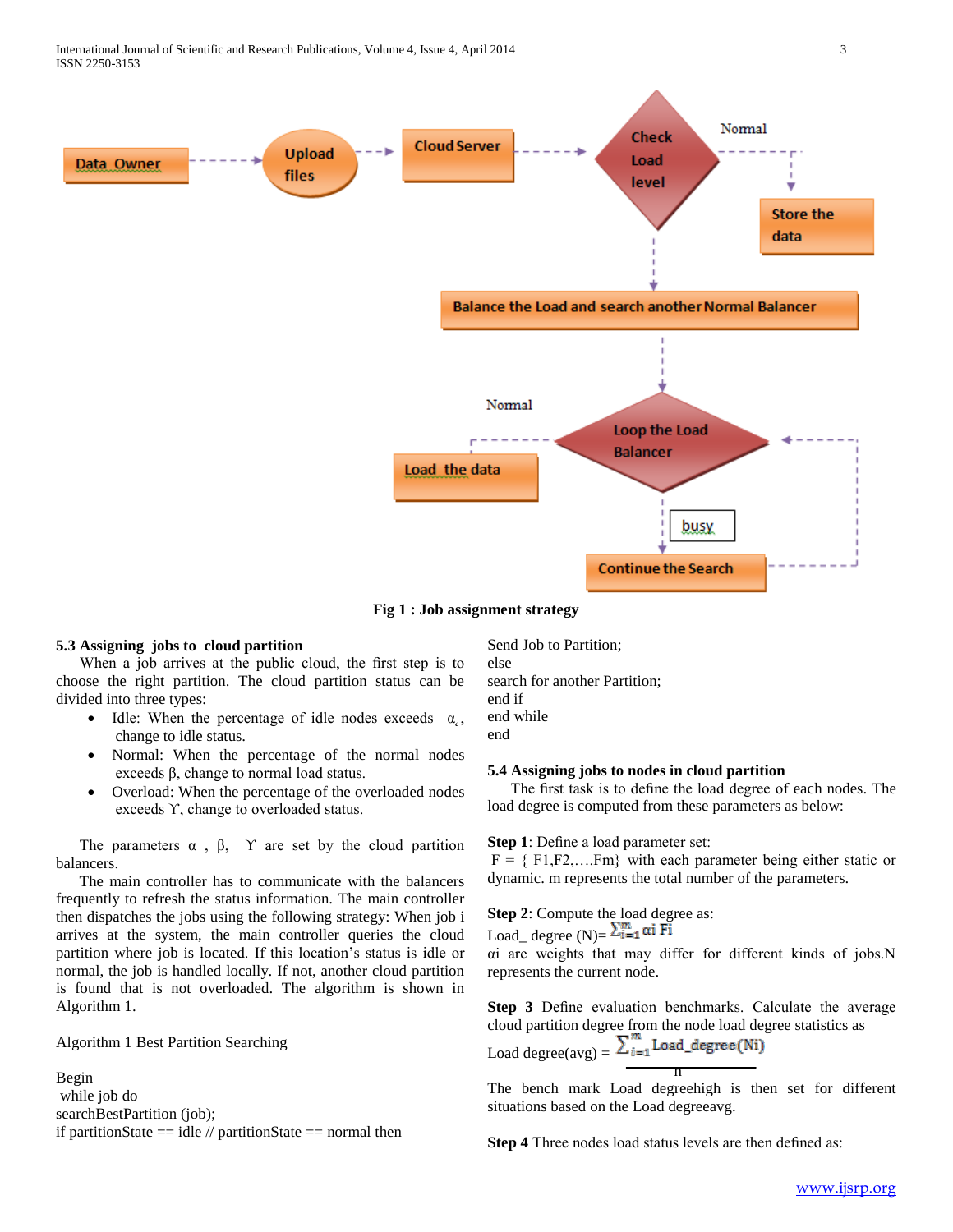$\bullet$  Idle When Load degree.(N)== 0;

There is no job being processed by this node so status is idle

• Normal For  $0 <$  Load degree.(N)  $\le$  Load degree high; The node is normal and it can process other jobs

• Overloaded When Load degreehigh  $\leq$  Load degree(N);

 The node is not available and cannot receive jobs until it return to normal

## VI. CLOUD PARTITION WORKLOAD BALANCING STRATEGY

 Good load balance will improve the performance of the entire cloud. Therefore, the current model integrates several methods and switches between the load balance method based on the system status. Here, the idle status uses an improved Round Robin algorithm while the normal status uses a game theory based load balancing strategy.

#### **6.1 Workload balance strategy for the idle node status**

 When the cloud partition is idle, many computing resources are available and relatively few jobs are arriving. In this situation, this cloud partition has the ability to process jobs as quickly as possible so a simple load balancing method can be used.

 First, the nodes in the load balancing table are ordered based on the load degree from the lowest to the highest and two Load Status Tables should be created as: Load Status Table 1 and Load Status Table 2. A flag is also assigned to each table to indicate Read or Write. When the flag  $=$  "Read", then the Round Robin based on the load degree evaluation algorithm is using this table. When the flag  $=$  "Write", the table is being refreshed, new information is written into this table. Thus, at each moment, one table gives the correct node locations in the queue for the improved Round Robin algorithm, while the other is being prepared with the updated information. Once the data is refreshed, the table flag is changed to "Read" and the other table's flag is changed to "Write". The two tables then alternate to solve the inconsistency.

#### **6.2Workload balance for the normal node status**

When the cloud partition is normal, jobs are arriving much faster than in the idle state and the situation is far more complex, so a different strategy is used for the load balancing. Each user wants his jobs completed in the shortest time, so the public cloud needs a method that can complete the jobs of all users with reasonable response time .In order to achive this game theory is used.

 Game theory has non-cooperative games and cooperative games.

*Cooperative game*: In this case there are several decision makers that cooperate in making decisions such that each of them will operate at its optimum Decision makers have complete freedom of preplay communication to make joint agreements about there operating points.

 *Non-cooperative approach*:In this case there are several decision makers that are not allowed to cooperate in making decisions.Each decision maker optimizes its own response time independently of the others and they all eventually reach an equilibrium. This situation can be viewed as a non cooperative game among decision makers.The equilibrium is called Nash equilibrium and it can be obtained by non distributed non cooperative policy. At the Nash equilibrium decision maker cannot recive any further benefit by changing its own decision.

In non-cooperative games, each decision maker makes decisions only for his own benefit. The system then reachs the Nash equilibrium, where each decision maker makes the optimized decision. The Nash equilibrium is when each player in the game has chosen a strategy and no player can benefit by changing his or her strategy while the other players strategies remain unchanged.

 The players in the game are the nodes and the jobs. Suppose there are n nodes in the current cloud partition with N jobs arriving, then define the following parameters:

µi : Processing ability of each node, i=1……..n

 $\varnothing$ j: Time spending of each job

 $\mathbf{Q} = \sum_{j=1}^{N} \mathbf{Q} \mathbf{j}$ : Time spent by entire cloud partition

sji: Fraction of job j that assigned to node i

sji is calculated using below algorithm

Input : Available processing ability of each node  $\mu$ 1, µ2,µ3……………µn

Time spent for each job.

Output : sj1,sj2,sj3,……………sji

1. Sort the nodes in decreasing rates of their processing ability  $(\mu 1 \geq \mu 2 \geq \dots \dots \dots \dots \mu n);$ 

2. t 
$$
\xrightarrow{\sum_{i=1}^{n} \mu i - \emptyset j}
$$

$$
\frac{\sum_{i=1}^{n} \mu i - \emptyset j}{\sum_{i=1}^{n} \mu i}
$$

3. while 
$$
(t > \mu i)
$$
 do  
sii  $(t > \mu i)$ 

$$
t \sum_{i=1}^{n} \frac{1}{\sum_{i=1}^{n} \mu i - \emptyset j}
$$

4. for i=1…………n do  $si$   $(i - t (ui) 1/\emptyset i)$ 

 In this model the most important step is finding the value of sji of all node. This procedure gives the nash equilibrium to minimize response time of each job.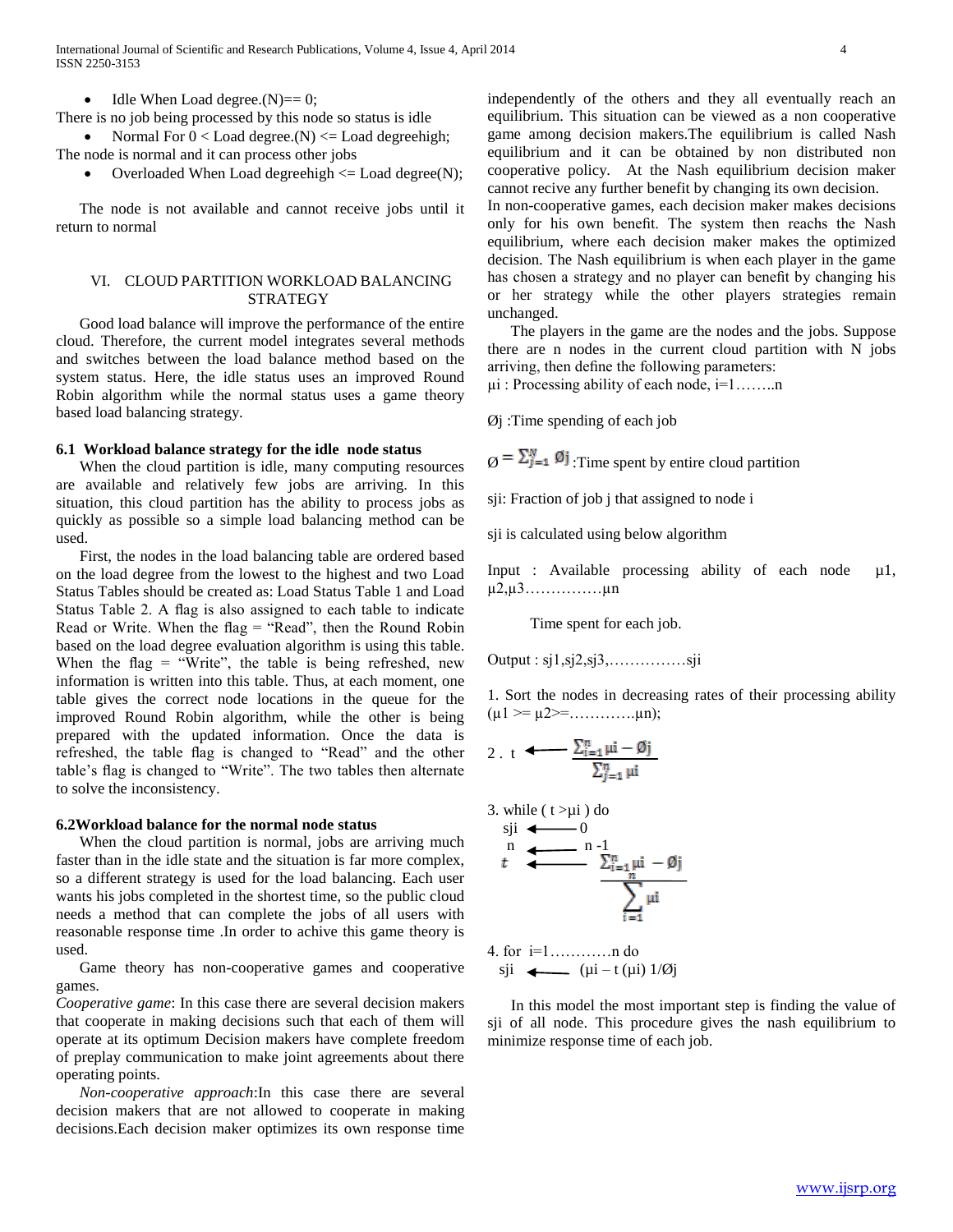

**Fig 2. Main controller, balancer, and nodes**

 Here Main controller will assign job to suitable cloud partition and then communicate with balancer In the figure maincontroller has assigned the job to balancer C .

| <b>E</b> Balancer-Details                  |                |             |  |  |
|--------------------------------------------|----------------|-------------|--|--|
|                                            |                |             |  |  |
| Balancer                                   | Nodes          | Node Status |  |  |
| <b>BLA</b>                                 | A1             | Idle        |  |  |
| BLA                                        | A2             | Normal      |  |  |
| BLA                                        | A3             | Overload    |  |  |
| BLB                                        | B1             | Idle        |  |  |
| <b>BLB</b>                                 | B2             | Normal      |  |  |
| <b>BLB</b>                                 | B3             | Overload    |  |  |
| BLC                                        | $_{\rm C1}$    | Idle        |  |  |
| <b>BLC</b>                                 | $\overline{c}$ | Normal      |  |  |
| BLC                                        | C <sub>3</sub> | Overload    |  |  |
| <b>BLD</b>                                 | D1             | Idle        |  |  |
| <b>BLD</b>                                 | D2             | Normal      |  |  |
| <b>BLD</b>                                 | D3             | Overload    |  |  |
|                                            |                |             |  |  |
|                                            |                |             |  |  |
|                                            |                |             |  |  |
|                                            |                |             |  |  |
|                                            |                |             |  |  |
| T.<br>$\sim$ $\sim$ $\sim$<br><b>D</b> 1 1 |                |             |  |  |

**Fig 3 Balancer Details**

 Node status can be viewed as shown in the above figure as the load arrives if load status is idle or normal then job is handeled by that node or else another cloud partition is found.

| <b>Owner Files</b>                               |        |            |            |  |  |
|--------------------------------------------------|--------|------------|------------|--|--|
|                                                  |        |            |            |  |  |
| File-Name<br>Balancer                            | B-Node | Public Key | Secret-Key |  |  |
| $\scriptstyle\mathrm{CloudSer}$<br>BalancerD  D2 |        | B@3c0      | 57466      |  |  |
| BalancerA   A3<br>Reciever                       |        | B@105      | 5141       |  |  |
| BalancerB<br>Reciever                            | B2     | B@156      | 892372     |  |  |
| BalancerC  C2<br>DataOw…                         |        | [B@b85…    | 69431      |  |  |
|                                                  |        |            |            |  |  |
|                                                  |        |            |            |  |  |
|                                                  |        |            |            |  |  |
|                                                  |        |            |            |  |  |
|                                                  |        |            |            |  |  |
|                                                  |        |            |            |  |  |
|                                                  |        |            |            |  |  |
| m.<br><b>THEFT</b><br>$\sqrt{2}$                 |        |            |            |  |  |

**Fig 4 Veiw Files**

The files that are uploaded at different nodes can be viewed

## VIII. CONCLUSIN AND FUTURE WORK

 Main aim was to develop a resource monitoring and workload balancing model in order to improve performance and maintain stability of processing so many jobs in public cloud. This objective is achived by constructing a workload balancing model for public cloud based on cloud partitioning concept with switch mechanism to choose different strategy to improve the efficiency in public cloud environment

### **8.1 FUTURE WORK**

 Cloud division rules: Cloud division is not a simple problem. Thus, the framework will need a detailed cloud division methodology.

 How to set the refresh period: In the data statistics analysis, the main controller and the cloud partition balancers need to refresh the information at a fixed period. If the period is too short, the high frequency will influence the system performance. If the period is too long, the information will be too old to make good decision.

 A better load status evaluation: A good algorithm is needed to set Load degreehigh and Load degreelow, and the evaluation mechanism needs to be more comprehensive.

 Find other load balance strategy: Other load balance strategies may provide better results, so tests are needed to compare different strategies. Many tests are needed to guarantee system availability and efficiency.

#### **REFERENCES**

- [1] S. Aote and M. U. Kharat, A game-theoretic model for dynamic load balancing in distributed systems, in Proc. the International Conference on Advances in Computing, Communication and Control (ICAC3 '09), New York, USA, 2009, pp. 235-238.
- [2] D. Grosu, A. T. Chronopoulos, and M. Y. Leung, Load balancing in distributed systems: An approach using cooperative games, in Proc. 16th IEEE Intl. Parallel and Distributed Processing Symp., Florida, USA, Apr. 2002, pp. 52-61.
- [3] S. Penmatsa and A. T. Chronopoulos, Game-theoretic static load balancing for distributed systems, Journal of Parallel and Distributed Computing, vol. 71, no. 4, pp. 537-555, Apr. 2011.
- [4] D. MacVittie, Intro to load balancing for developersThealgorithms, https://devcentral.f5.com/blogs/us/introduction-to-load-balancing-fordevelopers-ndash-th algorithms, 2012.
- [5] B. Adler, Load balancing in the cloud: Tools, tips and techniques, http://www.rightscale. com/infocenter/white- papers/Load-Balancing-inthe-Cloud.pdf, 2012
- [6] M. Randles, D. Lamb, and A. Taleb-Bendiab, A comparative study into distributed load balancing algorithms for cloud computing, in Proc. IEEE 24th International Conference on Advanced Information Networking and Applications, Perth, Australia, 2010, pp. 551-556.
- [7] K. Nishant, P. Sharma, V. Krishna, C. Gupta, K. P. Singh, N. Nitin, and R. Rastogi, Load balancing of nodes in cloud using ant colony optimization, in Proc. 14th International Conference on Computer Modelling and Simulation (UKSim), Cambridgeshire, United Kingdom, Mar. 2012, pp. 28-30.

## AUTHORS

**First Author** – Pragathi M, Dept of Computer Science and Engineering, GSS Institute of Technology, Bangalore, India **Second Author** – Swapna Addamani, Dept of Computer Science and Engineering, GSS Institute of Technology, Bangalore, India